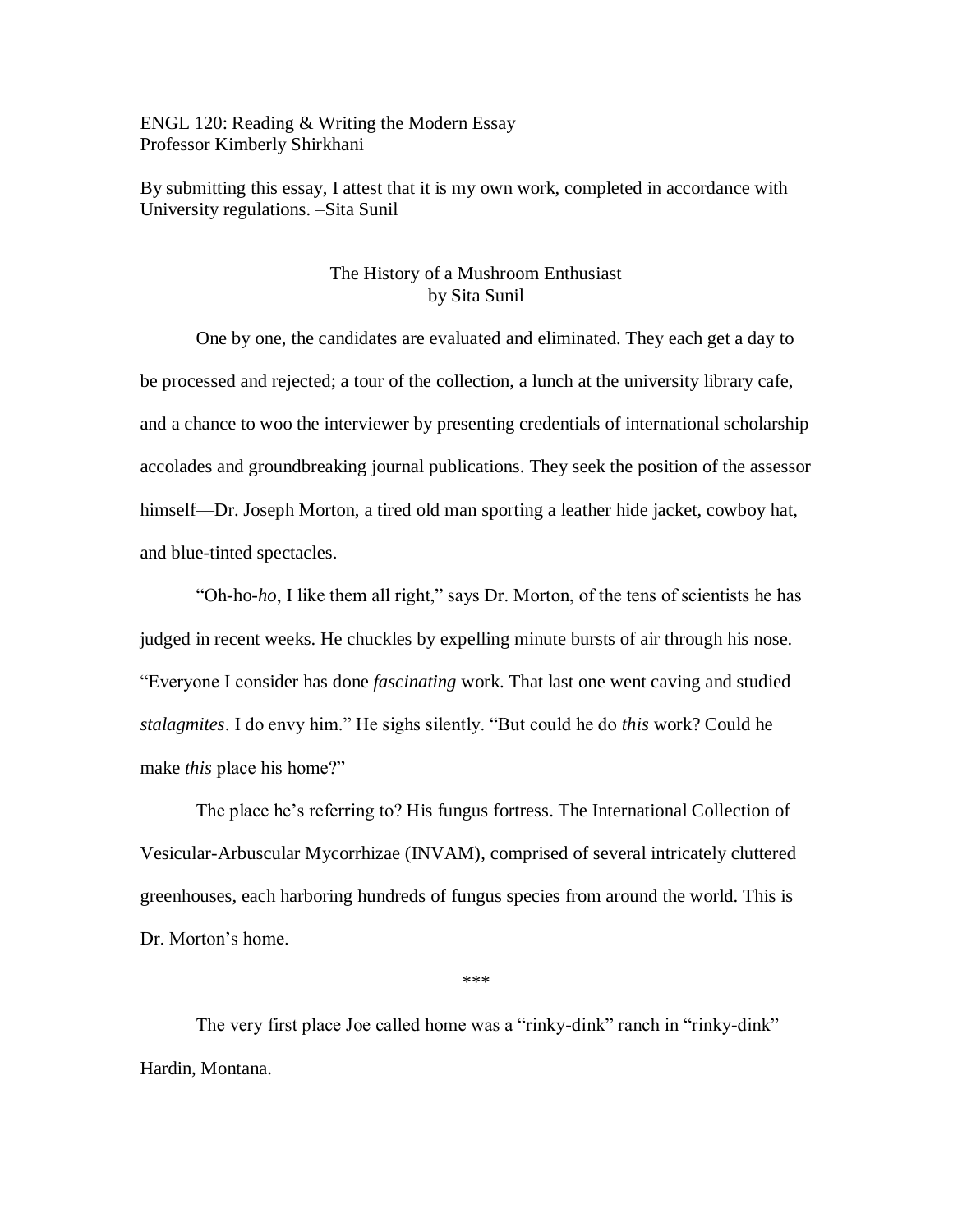"I didn't know my mother," he says matter-of-factly in his soft, scraggly voice. His mother, shortly after giving birth to four children each one year apart, was placed in a mental asylum. "She was churning out these babies, and then her business failed, all while being abused by my damn father. Can't blame her that she had a breakdown!

"My father was very… domineering. I would be presenting my animals at the fair, in front of two hundred damn people, and he'd scream at the top of his lungs, 'Joe, you're damn useless as tits on a boar!" Although Dr. Morton's voice refuses to yell (his version of yelling is speaking very rapidly), he unleashes expletives like a fiend. He blames this on the imprint of "his damn trash-mouth father."

His father restricted Joe to working on the farm after school. He couldn't join football or band because gear and instruments were expensive. "You have to pay to play," he recites in retrospect. He reverted to the only available outlet for his loneliness: academics. Joe devoured homework. He thought of learning as a dear friend. The valedictorian of his high school class, he had a staunch determination to escape Hardin.

On his graduation day, Joe's father died. Aged 56, he was a chain-smoking, overweight man dependent on blood-thinners. He had saved Joe no money for college.

## \*\*\*

Eighteen years old and desperate for cash, Joe started working on an oil field. In a barren landscape populated by drilling rigs, he spent a year scanning the earth for fuel. It was punishing physical labor, but a lucrative existence. Joe could now put himself through two years of school.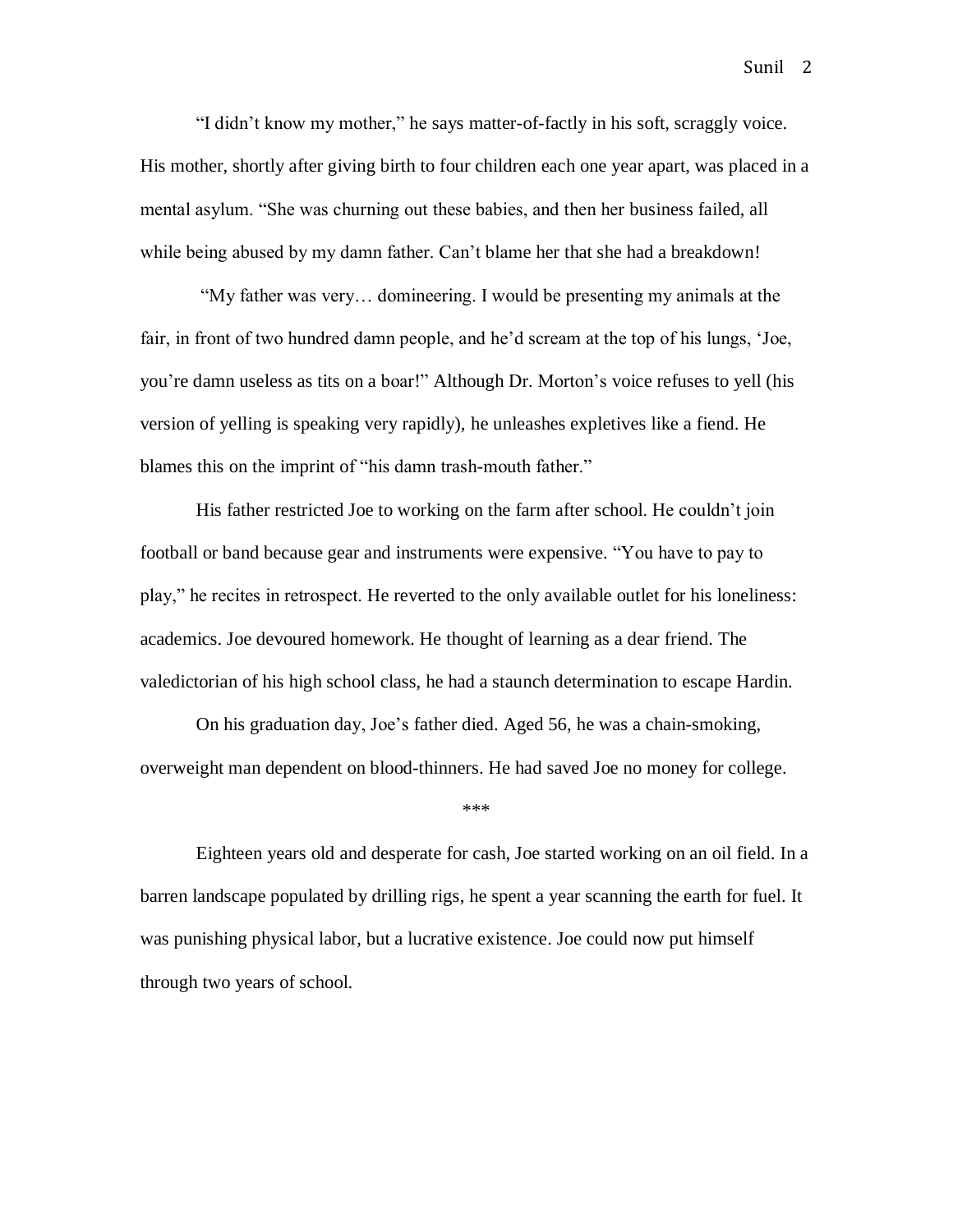Voracious to return to learning, he resettled at Montana State University. He decided to pursue botany (because, "If there's one thing that's damn interesting, it's plants.") He was on his way to a PhD when an unforeseen obstacle arose.

The Vietnam War was in full swing. America implemented a draft system of random lottery by birthday, and Joe's was the second one picked. "It was a fair process," says Dr. Morton, "but not fair to *me*." At the thought of warfare, his small eyes open wide with panic and his mouth quivers beneath his mustache.

Thankfully, Joe ended up evading combat entirely. He became an Arabic linguist.

He spent a year in Washington, D.C. to study the language. While there, he met a girl named Sonja, nicknamed Sunny. "I thought, hell, I better ask her out." They hit it off. But at the end of training, the military announced that all Arabic linguists were being sent to the island of Crete, where there was a station monitoring the Middle East. "So I said, 'Sunny, let's get married, let's go to Crete. If it doesn't work out, we'll go to the States, get a divorce. It's a win-win. We'll go snorkeling, it'll be great.' Her mom *hated* me." They got married after dating for less than three months.

On Crete, the two argued savagely every single day over "the most rinky-dink of details". It was a year and a half where they had no one to turn to but each other. But the assignment lasted a year and a half, and they learned to compromise. They have now been married for 44 years.

\*\*\*

Sunny was a medical technologist who could land a job anywhere. Joe wasn't getting a job that satisfied him anytime soon; his qualifications were fluency in Arabic

Sunil 3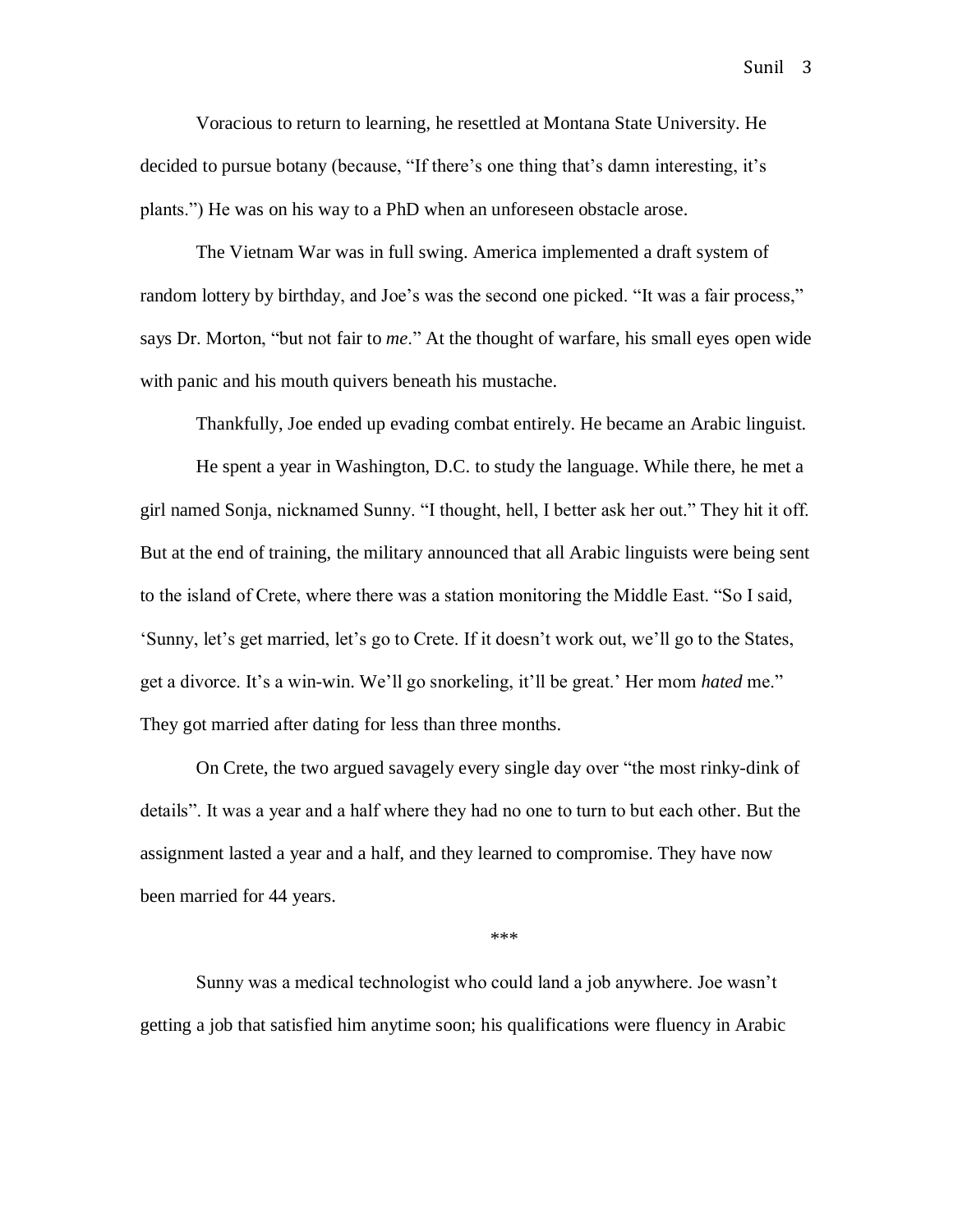and had a half-baked botany education. So upon returning to Montana, he resumed school. But this time, he just wanted to get his degree already.

A "mycologist", who studied fungi, said he could help Joe get a PhD in just three years. So Joe studied with him and spent three years researching fungi causing diseases in wheat ("because wheat's all anybody cares about in damn Montana") and finally received qualifications to be a plant pathologist.

Joe and Sunny then chased odd botany jobs around the country. From Lubbock, Texas (or as Dr. Morton likes to call it, Lubb-*ick.* "The biggest change in the damn topography was a crack in the sidewalk.") to Arcata, California (which was pleasant, but he couldn't make enough "damn money" to stay). He desperately applied to more jobs. He only secured an interview for a professorship at West Virginia University.

There was a student there who was interested in fungi Joe had never heard of, called *mycorrhizae*. "Hell, I couldn't even spell the word," says Dr. Morton, "but this student needed resources, and there were no fungi to work with, and I thought, I have to do research anyway if I want my damn tenure, so I started collecting these fungi, and inspecting them, and it got more particular from there."

\*\*\*

Thirty-five years later, at age sixty-seven, Dr. Morton strolls through the INVAM, probing at pots of fungus. With his cowboy hat and coat off, he looks like a mismatched sort of insect – dragonfly bespectacled eyes, mantis-like gait, with shoulders hunched, hands ready to spring. His head is beetle-like, overwhelmingly bald. Surrounded by the strange greenery, he blends in comfortably.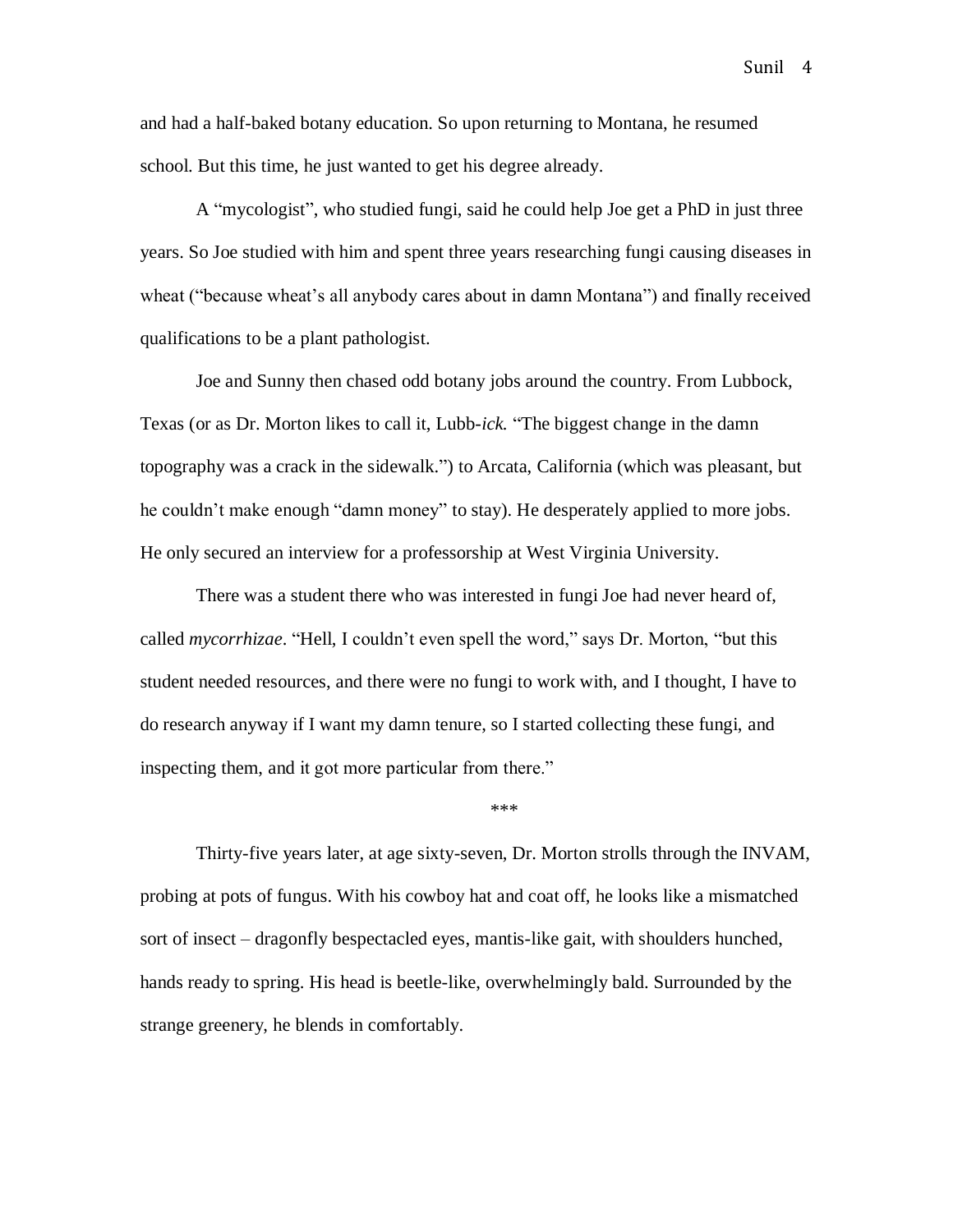The collection is the world's largest of this category of fungus. "Mycorrhizae aren't your *typical toadstools*," Dr. Morton says with a laugh. Mycorrhizae are a farmer's best friend, although farmers may not even know they exist. They form symbiotic relationships with terrestrial plants to amplify nutrient uptake. "If your eyes are glazing over," he says, "basically, they're really important."

So important that scholars from around the world are coming to Morgantown, West Virginia to vie for Dr. Morton's position and take over his collection. He's retiring. And he's not going to let just anyone take his place.

Dr. Morton is renowned throughout the Agricultural Science department for being the absent-minded-but-adorable professor. You can expect him to be tardy to class, because he got caught up in chatting with hallway passerby. He often starts from his lecture notes, then grows frustrated with the restraint and expounds the class material in animated stream-of-consciousness monologues. He rollerblades into class when he expects the day's material to be particularly vapid. He once experimented with lowconcentration bleach and unwittingly poured a thin layer onto his favorite swivel chair. Then he temporarily sat in that swivel chair to do work, forgot he had class to teach, sprinted down the hallways to the classroom, and proceeded to teach his class, then wonder merrily why his students were in extraordinary spirits. It turned out that he had two perfectly placed holes on the posterior of his jeans.

He certainly loves his job, but, "No matter how useful my collection is, or how many awards my research wins, or how the students or Sunny say different, I feel damn useless, sometimes." He takes a trembling breath. "I've always kind of despised myself.

Sunil 5

\*\*\*